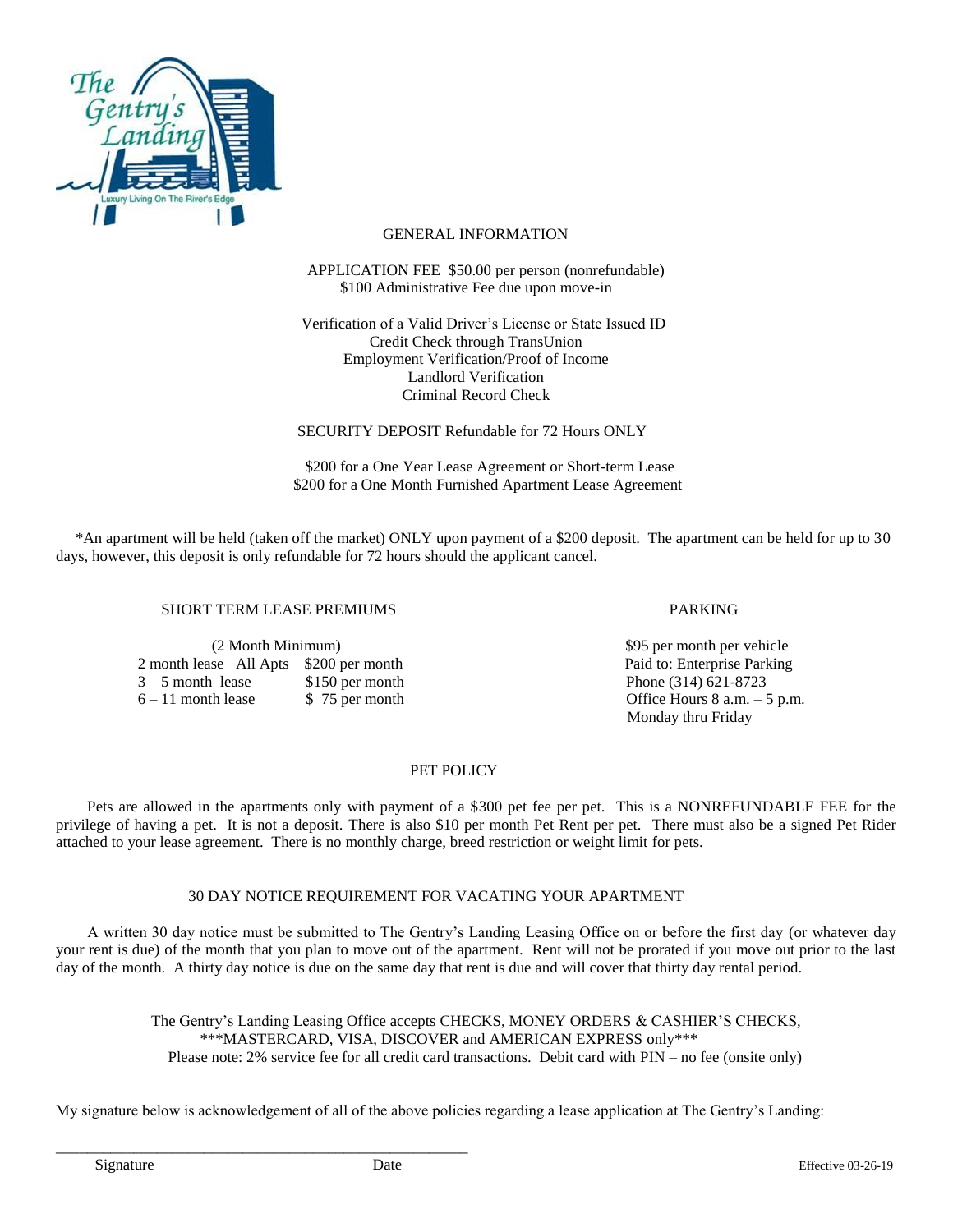#### *The Gentry's Landing*  LEASE APPLICATION 314 -231-5444 Phone

314-231-6542 Fax www.gentryslanding.com

| APPLICANT Name              |  | $SSN$                                                       |
|-----------------------------|--|-------------------------------------------------------------|
|                             |  |                                                             |
|                             |  |                                                             |
|                             |  |                                                             |
|                             |  |                                                             |
|                             |  |                                                             |
| <b>Residential History:</b> |  |                                                             |
|                             |  |                                                             |
|                             |  |                                                             |
|                             |  | From To Rent Reason for moving                              |
|                             |  |                                                             |
|                             |  |                                                             |
|                             |  | From To Rent Rent Reason for moving                         |
| <b>Employment History:</b>  |  |                                                             |
|                             |  |                                                             |
|                             |  | From To Position Position Supervisor                        |
|                             |  | Phone                                                       |
|                             |  |                                                             |
|                             |  | From To Position Position Supervisor                        |
|                             |  |                                                             |
|                             |  |                                                             |
|                             |  |                                                             |
|                             |  | From To Position Position Supervisor                        |
|                             |  |                                                             |
|                             |  | Bank References (Checking)<br><u>(Savings)</u><br>(Savings) |

 Has applicant, spouse or any other occupant ever filed bankruptcy, ever been under eviction, ever refused to pay rent when Due, have or ever had a criminal record? NO () YES () If yes, please explain on reverse side.

I hereby consent to and authorize Integrity Real Estate Corp dba The Gentry's Landing and The Gentry Company ("Gentry") to obtain, verify and exchange information contained in this application and in any reports concerning this company or personal applicant maintained by,including but not limited to: credit Reporting Agencies; present, past or future landlords and employers, and any law enforcement agency. Furthermore, I hereby release and hold harmless Integrity Real Estate Corp and any credit reporting agencies, present or past employers and landlords and law enforcement agencies, and all of their employees, representatives and officers, from and against any and all claims, demands, suits or expenses arising from or related to the content, validity, verification, handling or exchange of information contained in such reports.

I certify that the information contained in this application is accurate and complete and I understand that any information obtained may be considered by Integrity Real Estate Corp, in their sole discretion, as a factor in any decision they make regarding this application. Any false information, discrepancy or lack of information will result in rejection. I understand and agree that I acquire no rights to office space or an apartment rental until a Lease Agreement with a minimum term of one year (for office space) and one month (fully furnished apartments) and two months (unfurnished apartments) is fully executed, and all fees, deposits and the first and last months rent (office space only) have been paid in full.

An application fee payment of \$\_\_\_\_\_\_\_\_(non-refundable) is included herewith. In consideration of Integrity holding this apartment for me or my company, I hereby waive all rights to the return of, and forfeit as liquidated damages, any monies, including application fees, deposits and pre-paid rent, that are paid now or in the future, in the event that I do not choose to enter into the lease applied for in this application.

| $\sim$<br><b><i>CALCULA</i></b><br>້ | $\sqrt{ }$ |
|--------------------------------------|------------|
|                                      |            |
| $\sim$<br>້                          |            |

The Gentry's Landing does business in accordance with the Federal Fair Housing Law

Please Note- Verification of a valid driver's license or state issued picture ID or Passport or Visa is a requirement of this Lease Application.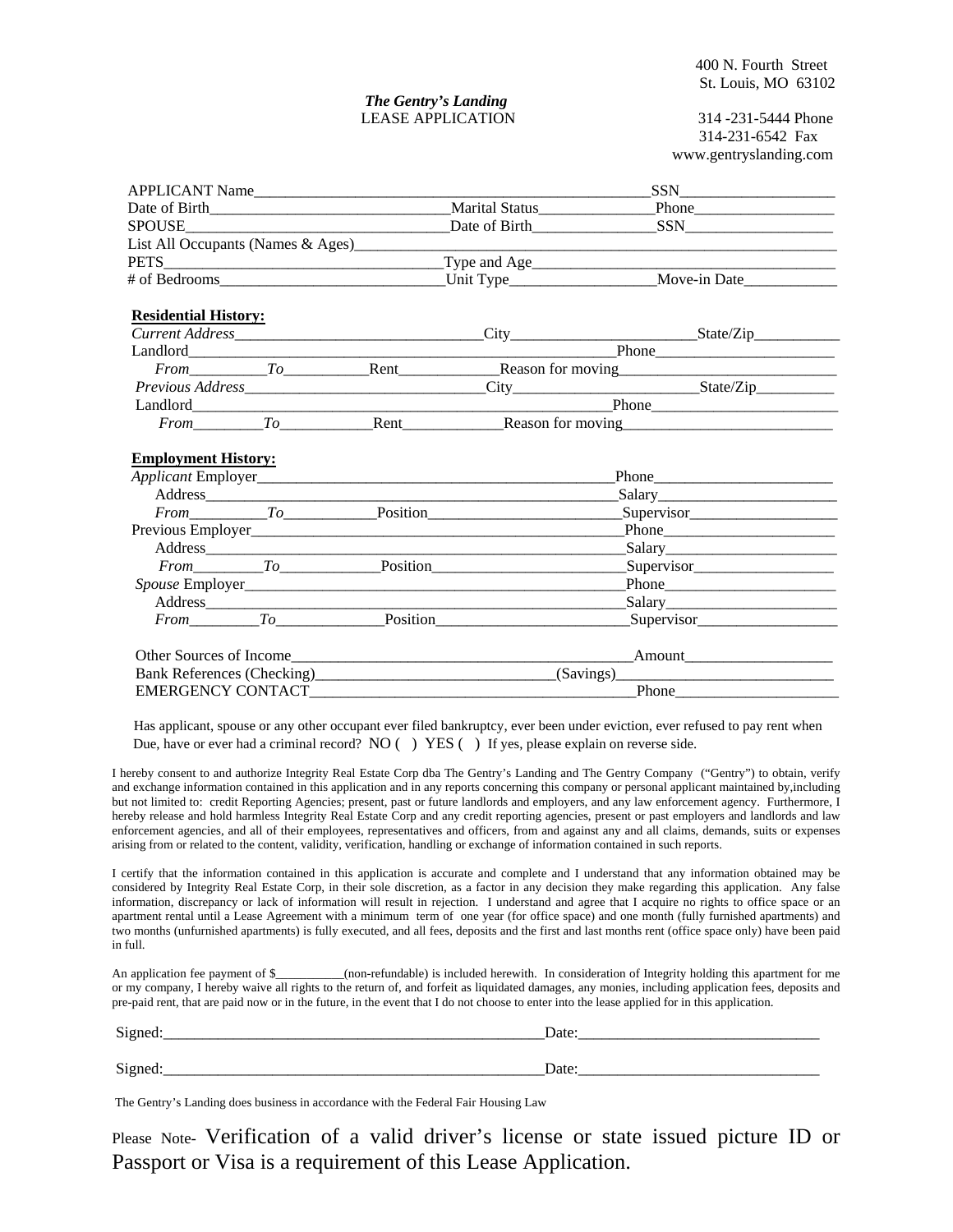The Gentry's Landing 400 N. Fourth Street St. Louis, MO 63102

 (314) 231-5444 Phone (314) 231-6542 Fax www.gentryslanding.com

#### EMPLOYMENT VERIFICATION

|     | Company Name            | Address | Phone                                                                                                                                                                                                                         | <b>FAX</b> |
|-----|-------------------------|---------|-------------------------------------------------------------------------------------------------------------------------------------------------------------------------------------------------------------------------------|------------|
|     |                         |         |                                                                                                                                                                                                                               |            |
|     | RE:<br>Name of employee |         |                                                                                                                                                                                                                               |            |
| 1)  |                         |         | How long has this employee worked for your company or indicate starting date:                                                                                                                                                 |            |
| (2) |                         |         |                                                                                                                                                                                                                               |            |
| 3)  |                         |         | Is the employee full or part time? How many hours per week?:_____________________                                                                                                                                             |            |
| 4)  |                         |         |                                                                                                                                                                                                                               |            |
|     |                         |         | Indicate hourly/weekly/monthly/yearly                                                                                                                                                                                         |            |
| 5)  |                         |         | Please advise the stability of their employment in the future:                                                                                                                                                                |            |
| 6)  |                         |         | Additional Comments: Universe of the Comments of the Comments of the Comments of the Comments of the Comments of the Comments of the Comments of the Comments of the Comments of the Comments of the Comments of the Comments |            |
|     |                         |         |                                                                                                                                                                                                                               |            |
|     |                         |         | Signature of Employer, Title                                                                                                                                                                                                  |            |
|     |                         |         | Print Name & Title of Employer                                                                                                                                                                                                |            |
|     |                         |         |                                                                                                                                                                                                                               |            |
|     |                         |         |                                                                                                                                                                                                                               |            |
|     |                         |         |                                                                                                                                                                                                                               |            |

 I hereby authorize the release of the above and any other pertinent information regarding my Employment to The Gentry's Landing.

 $\overline{\phantom{a}}$  , and the state of the state of the state of the state of the state of the state of the state of the state of the state of the state of the state of the state of the state of the state of the state of the stat

Signature of Employee authorizing verification Date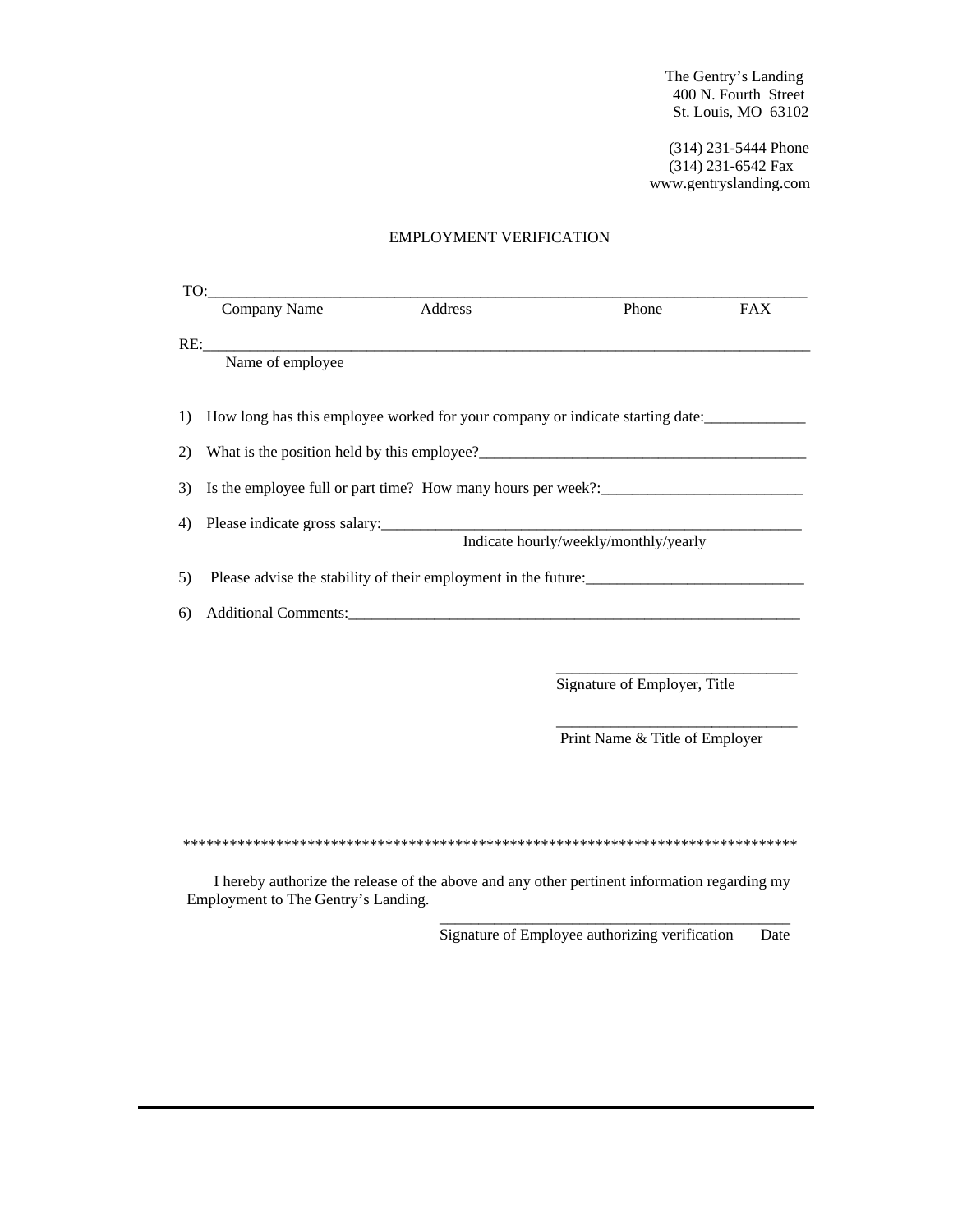The Gentry's Landing 400 N. Fourth Street St. Louis, MO 63102

> 314-231-5444 Phone 314-231-6542 FAX www.gentryslanding.com

# LANDLORD VERIFICATION/RESIDENTIAL REFERENCE

| Paid On Time:                                                                                                |      |
|--------------------------------------------------------------------------------------------------------------|------|
|                                                                                                              |      |
|                                                                                                              |      |
|                                                                                                              |      |
|                                                                                                              |      |
|                                                                                                              |      |
|                                                                                                              |      |
|                                                                                                              |      |
| If not refunded, explain deductions and indicate if a balance is still owed:                                 |      |
|                                                                                                              |      |
| Were there any lease violations (i.e. behavior, noise, pets, condition of apt, etc):                         |      |
|                                                                                                              |      |
| Would you re-rent to this resident?:                                                                         |      |
|                                                                                                              |      |
| Person providing information                                                                                 | Date |
|                                                                                                              |      |
| By signing below, I hereby authorize the release of information to The Gentry's Landing regarding my tenancy |      |
| at the above named address                                                                                   |      |

Signature Date